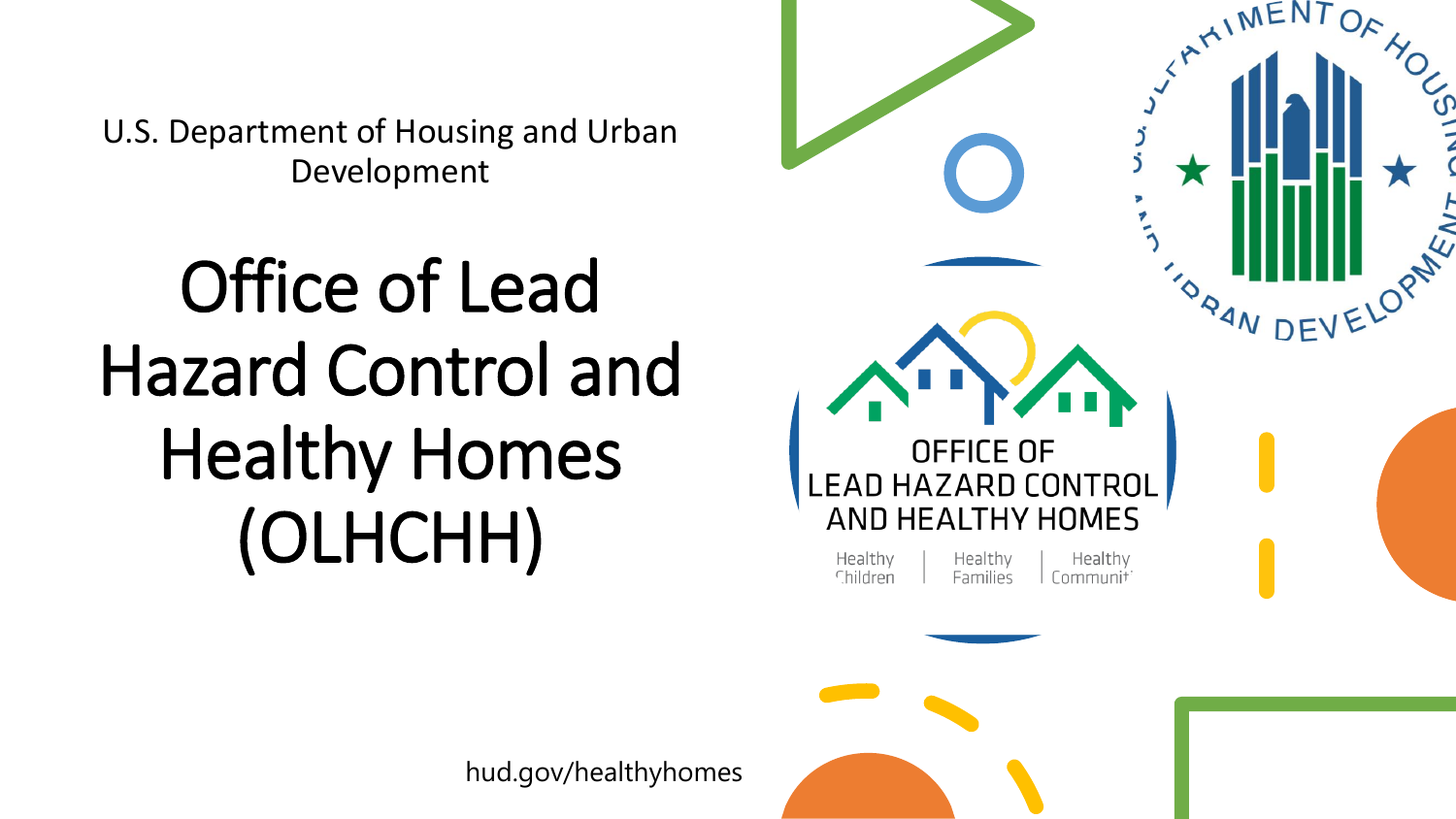# What is OLHCHH?

The Office of Lead Hazard Control and Healthy Homes (OLHCHH) is an office within the Department of Housing and Urban Development (HUD) that protects children and families from health and safety hazards in housing.

OLHCHH is a grant-based office comprised of:

### **[Programs Division](https://www.hud.gov/program_offices/healthy_homes/lbp/lhc)**

- [Programs and Regulatory Support Division](https://www.hud.gov/program_offices/healthy_homes/enforcement)
- **[Grant Services Division](https://www.hud.gov/program_offices/healthy_homes/GrantServices)**
- **[Policy and Standards Division](https://www.hud.gov/program_offices/healthy_homes/researchers)**
- [Educational Outreach](https://www.hud.gov/program_offices/healthy_homes/outreach_materials_publications)





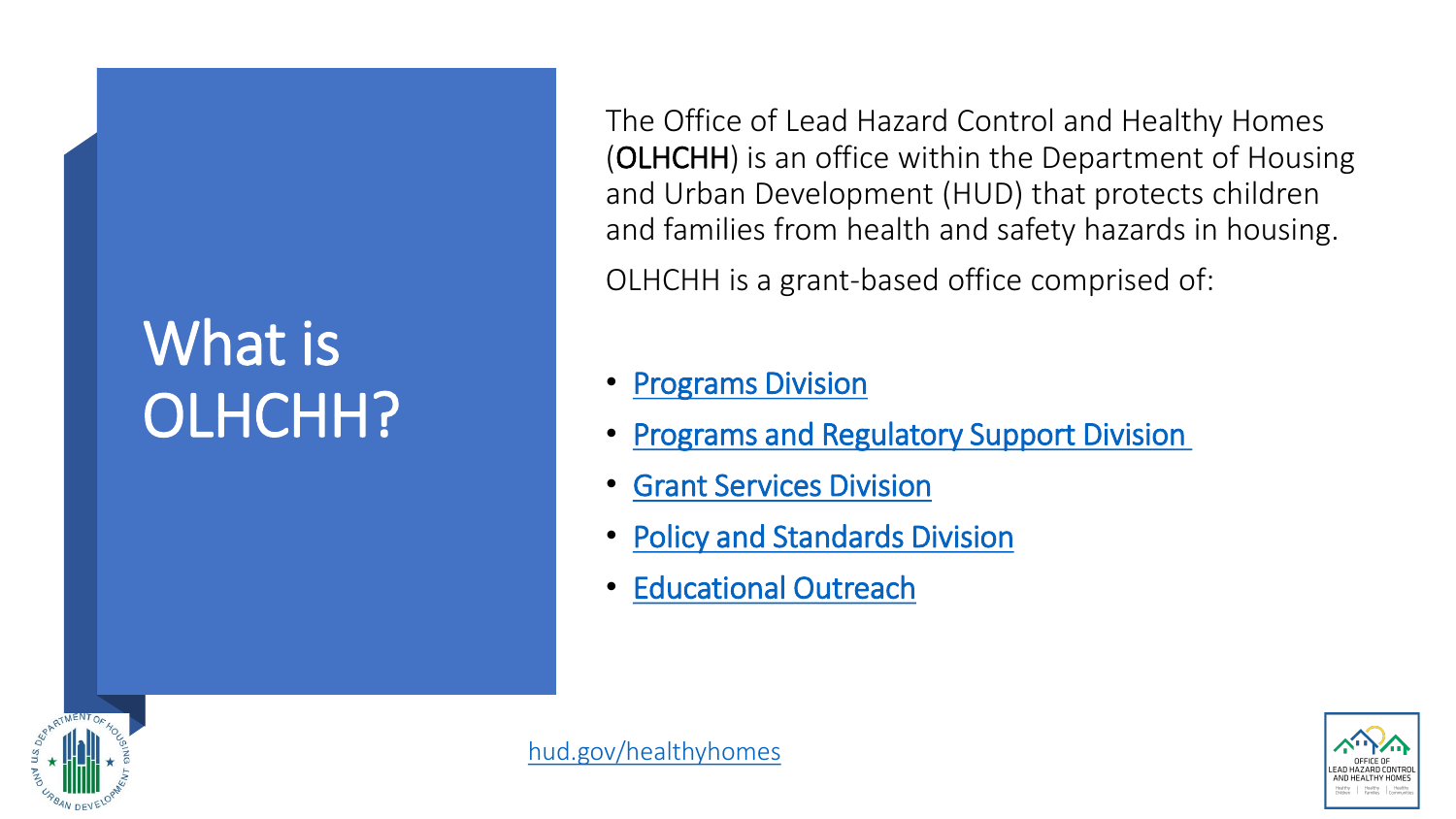### What is a Healthy Home?



A healthy home is housing that is designed, constructed, maintained, and rehabilitated in a manner that is conducive to good occupant health. Healthy housing is important for everyone, whether you own or rent your home.

To learn about the 8 Tips to Maintaining a Healthy Home and more, click here: [https://www.hud.gov/program\\_offi](https://www.hud.gov/program_offices/healthy_homes/healthyhomes) ces/healthy\_homes/healthyhomes

#### **5 Minutes to a Healthier Home**

Think you don't have enough time to make your home a healthier and safer place?





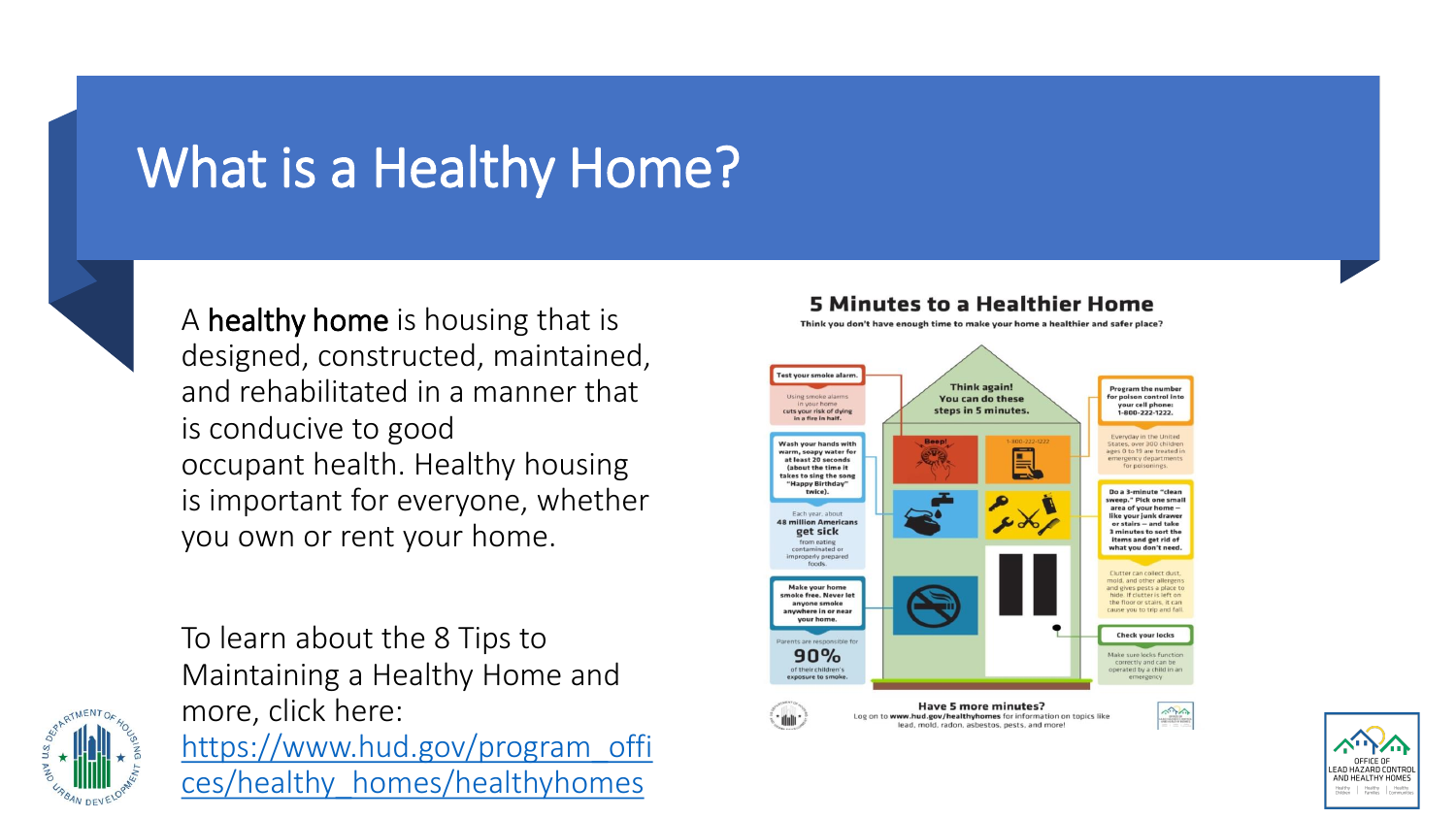# OLHCHH Mission



The Office of Lead Hazard Control and Healthy Homes (OLHCHH) provides funds to state and local governments to develop cost-effective ways to reduce lead-based paint hazards.

In addition, the office enforces HUD's lead-based paint regulations, provides public outreach and technical assistance, and conducts technical studies to help protect children and their families from health and safety hazards in the home.



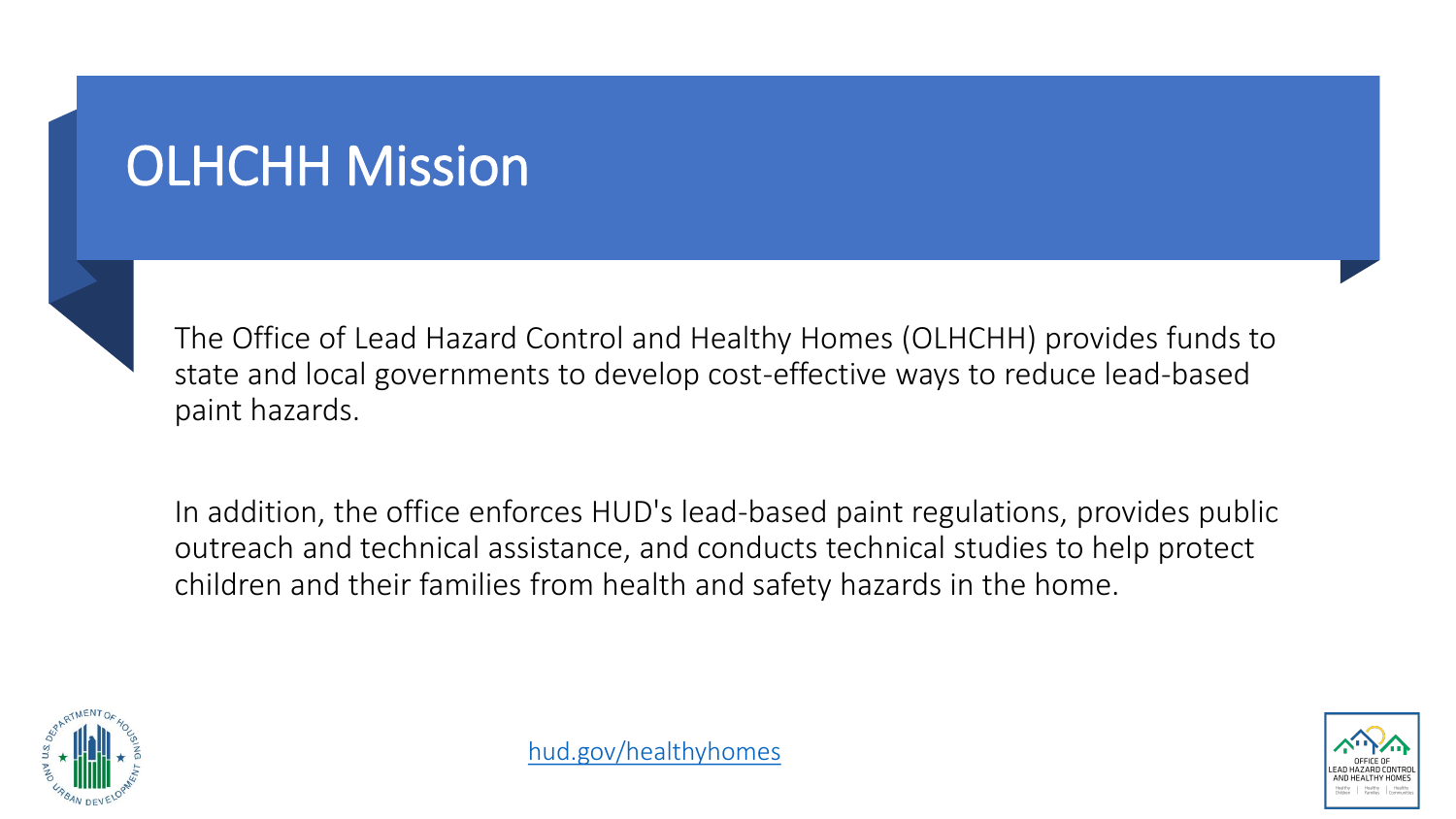# Programs Division

The purpose of the Lead-Based Paint Hazard [Control \(LHC\) and the Lead Hazard Reduction](https://www.hud.gov/program_offices/healthy_homes/lbp/lhc) grant programs (LHRD) is to identify and control lead-based paint hazards in eligible privately owned housing for rental or owneroccupants. The Lead-Based Paint Hazard Control Grant program is the largest program in terms of dollar amount and number of grants.

For Grantee Resources, Regulations and Guidelines, and Partner Links, click here: [https://www.hud.gov/program\\_offices/healt](https://www.hud.gov/program_offices/healthy_homes/lbp/lhc) hy homes/lbp/lhc



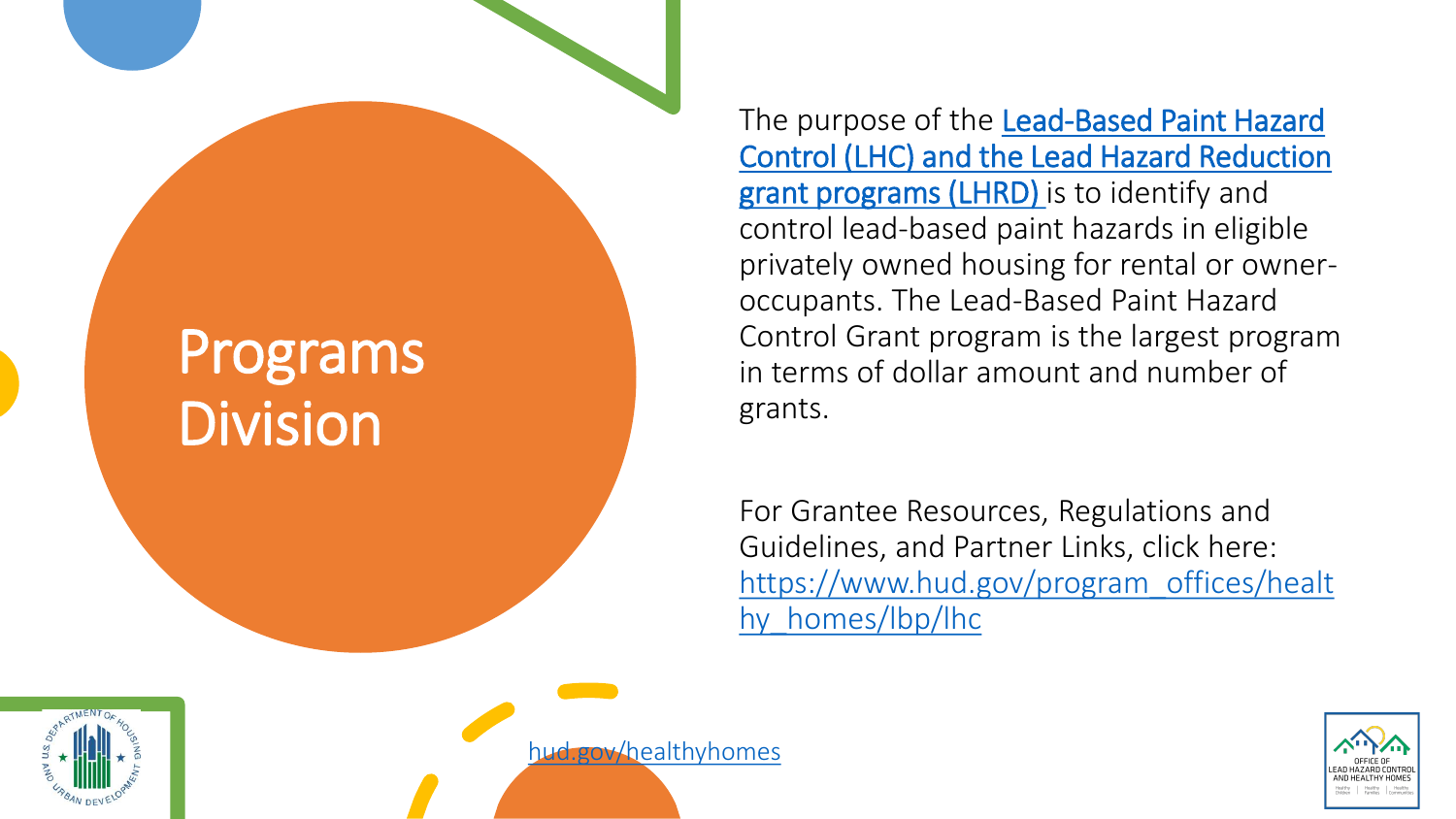Programs and Regulatory Support **Division** 

The **[Programs and Regulatory Support](https://www.hud.gov/program_offices/healthy_homes/enforcement)** 

Division ensures regulatory compliance with the Lead-Based Paint Disclosure Rule & the Lead Safe Housing Rule as well as provides program & technical support to our grantees & stakeholders.

[Enforcement & support for the](https://www.hud.gov/program_offices/healthy_homes/enforcement/regulations) Lead Regulations are major functions of the group as well as outreach, technical assistance & guidance on lead an healthy homes issues.

For more information, click here: [https://www.hud.gov/program\\_offices/healt](https://www.hud.gov/program_offices/healthy_homes/enforcement) hy homes/enforcement



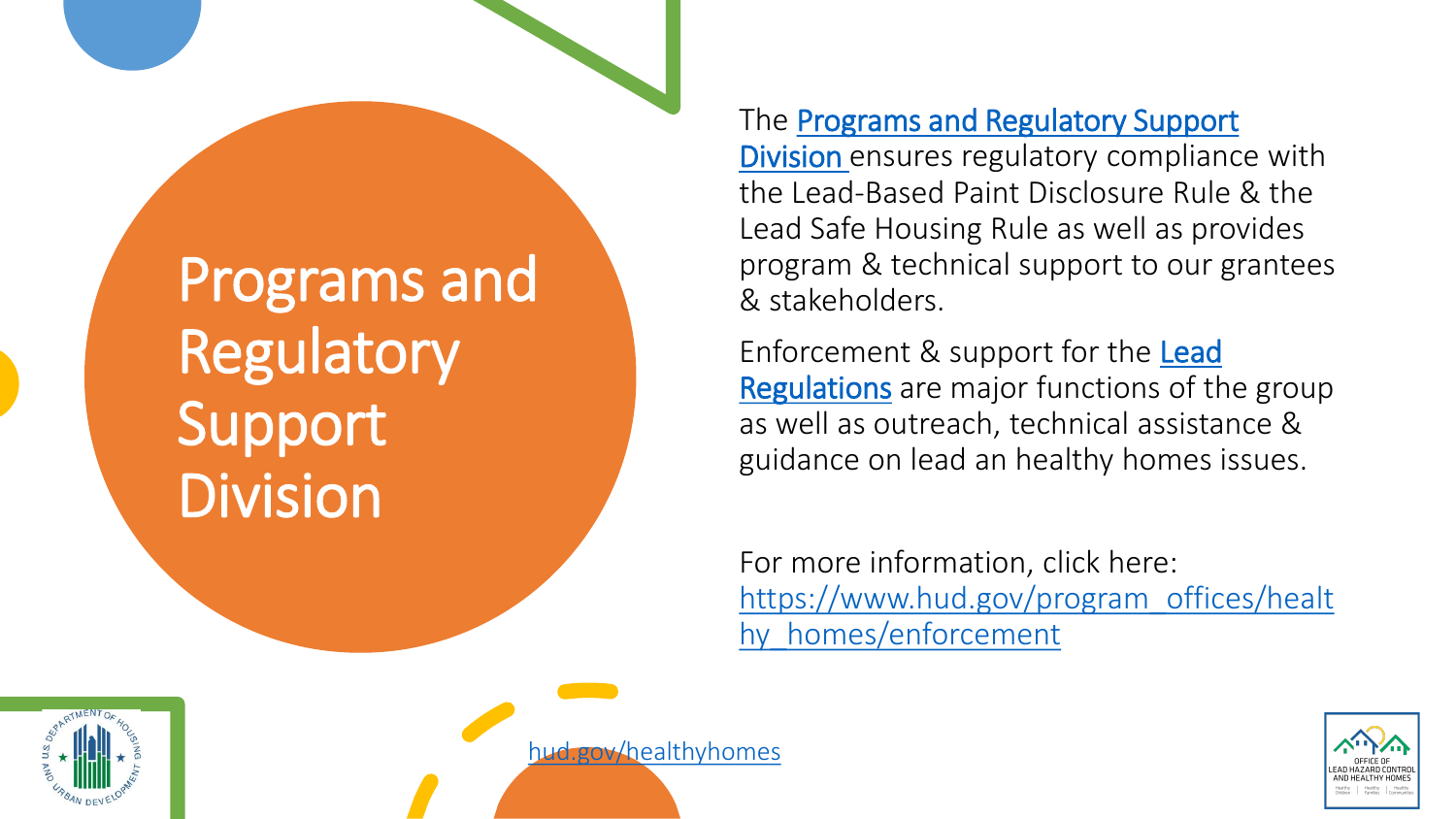# Grants **Services** Division

The Grants Services Division (GSD) provides the overall supervision of the grant's management life cycle. This consists of administrative, negotiation, awarding, ensuring compliance to meet federal regulations or agency policies, financial audits, regulatory review and award closeout for the OLHCHH's grant and cooperative agreement.

For Grantee Resources, Regulations and Guidelines, and Partner Links, click here: [https://www.hud.gov/program\\_offices/healt](https://www.hud.gov/program_offices/healthy_homes/lbp/lhc) hy homes/lbp/lhc



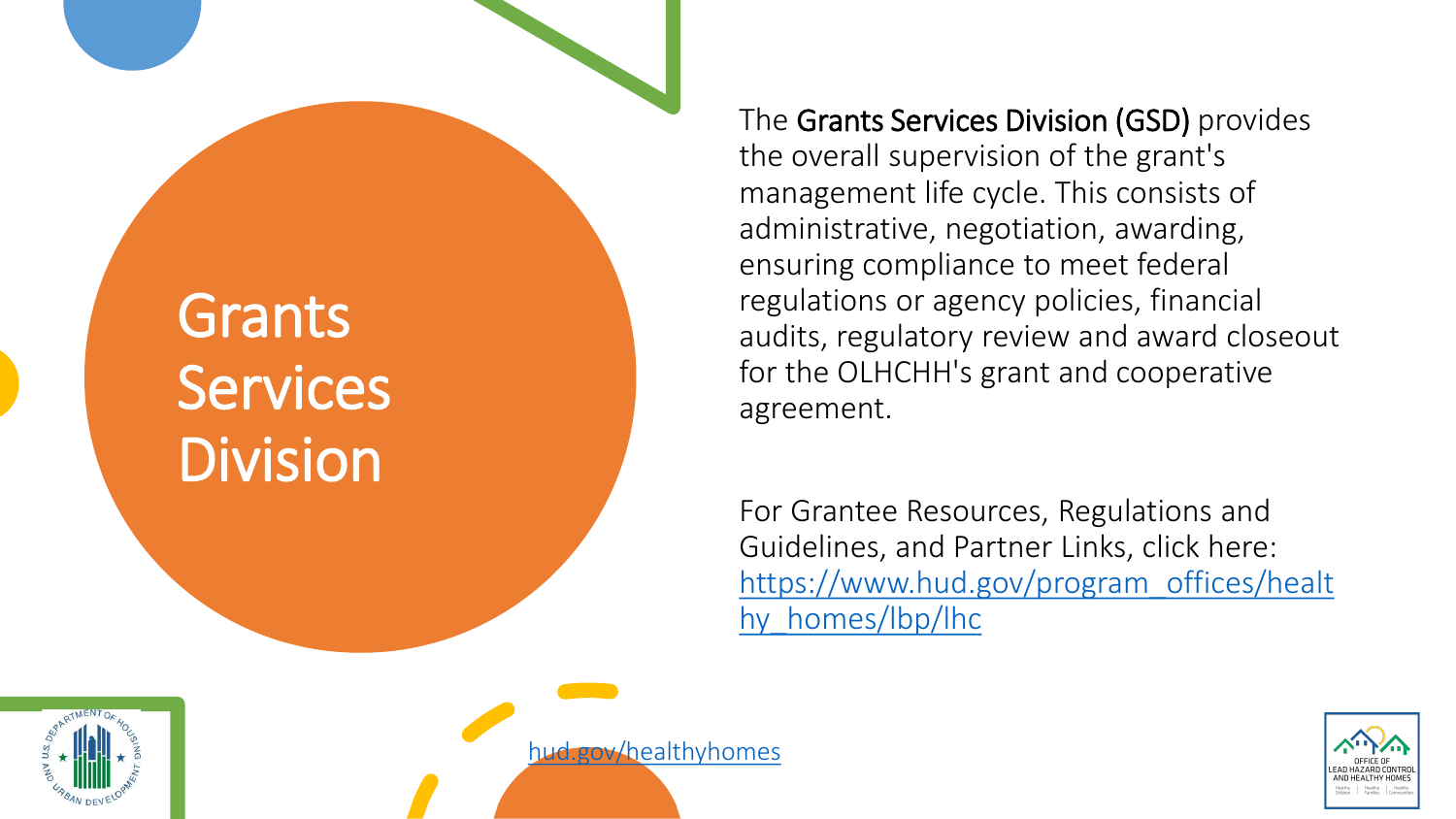# Policy and **Standards** Division

[hud.gov/healthyhomes](http://www.hud.gov/healthyhomes)

The **[Policy and Standards Division](https://www.hud.gov/program_offices/healthy_homes/researchers)** develops healthy homes guidelines & standards, oversees research studies, & provides technical assistance on policy issues for OLHCHH & other HUD Program Offices.

For more information, click here: [https://www.hud.gov/program\\_offices/healthy\\_ho](https://www.hud.gov/program_offices/healthy_homes/researchers) mes/researchers



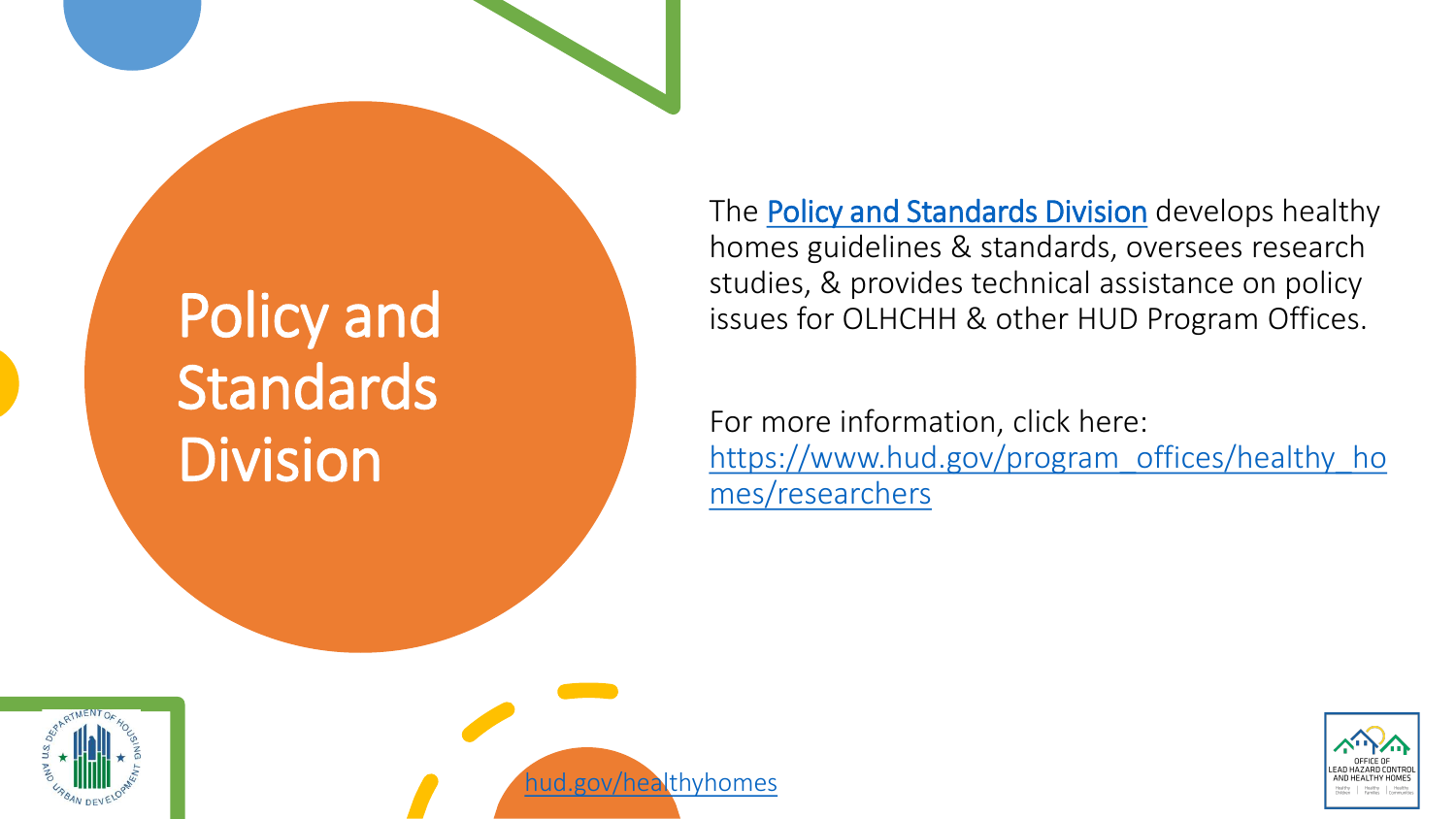# Educational Outreach

OLHCHH partners extensively in the planning and executing of outreach. We work with federal and other levels of government, as well as community-based or ranizations. The result is greater reach, more targeted messaging, and better leveraging of resources!

#### Many resources are also available in Spanish.

- -Technical Guidance (HUD Guidelines)
- Factsheets
- Informational brochures
- Mobile applications, and more!

For a full list of resources, click here: [hud.gov/program\\_offices/healthy\\_homes/outreach\\_materials\\_publications](hud.gov/program_offices/healthy_homes/outreach_materials_publications)





**U.S. Department of Housin** nd Urban Developmen

**Guidelines for the Evaluation and Control of Lead-Based Paint Hazards** in Housing

**Office of Healthy Homes** and Lead Hazard Control ond Edition, July, 2012



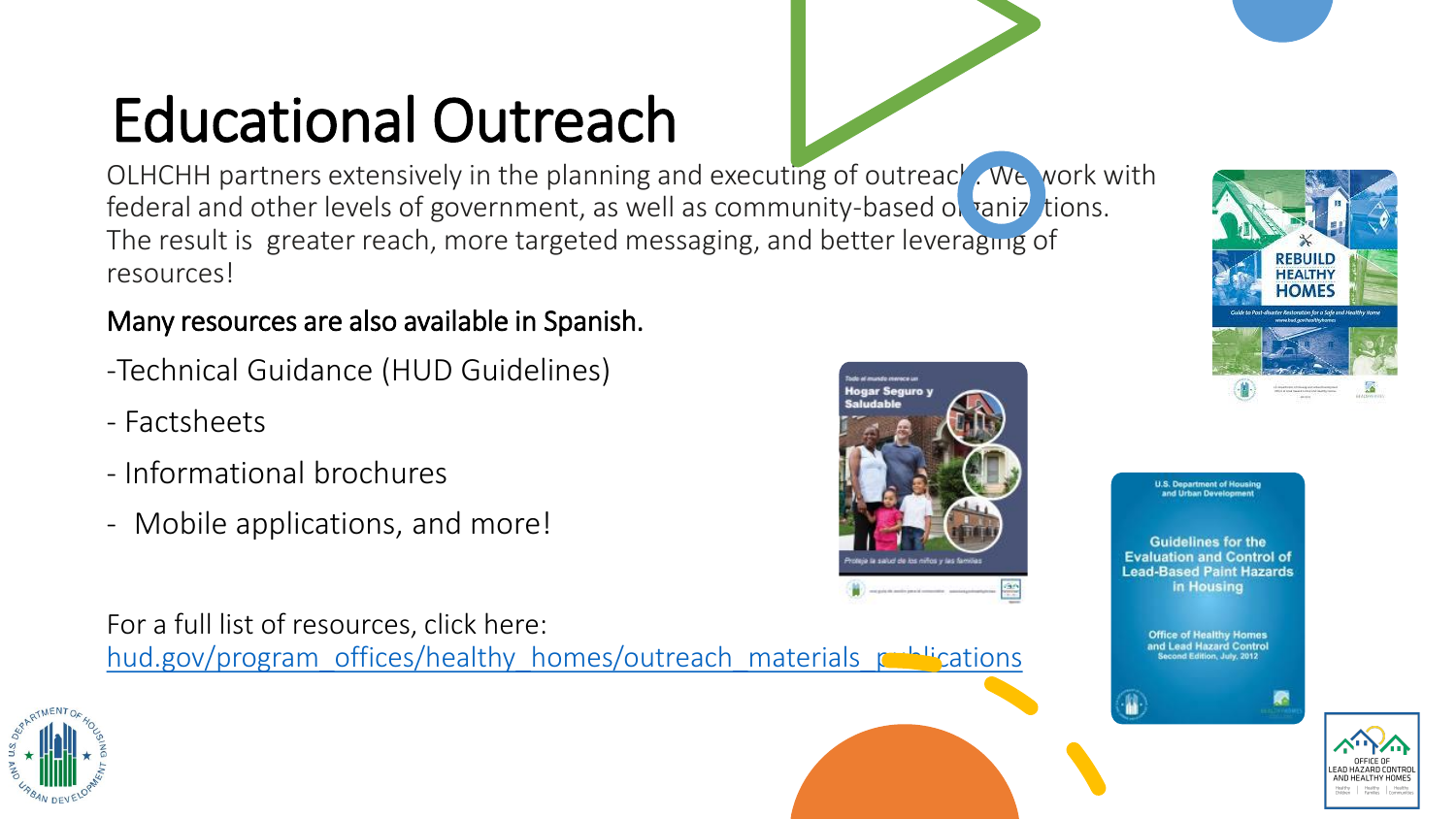# OLHCHH Training and **Webinars**

OLHCHH offers year-round training to homeowners, renters, and stakeholders.

To Access HUD's various training opportunities, training curricula and materials, information on the [Lead Safe Housing Rule,](https://www.hud.gov/program_offices/healthy_homes/enforcement/lshr) and other documents and links, click here:

[hud.gov/program\\_offices/healthy\\_homes/trai](hud.gov/program_offices/healthy_homes/training) ning







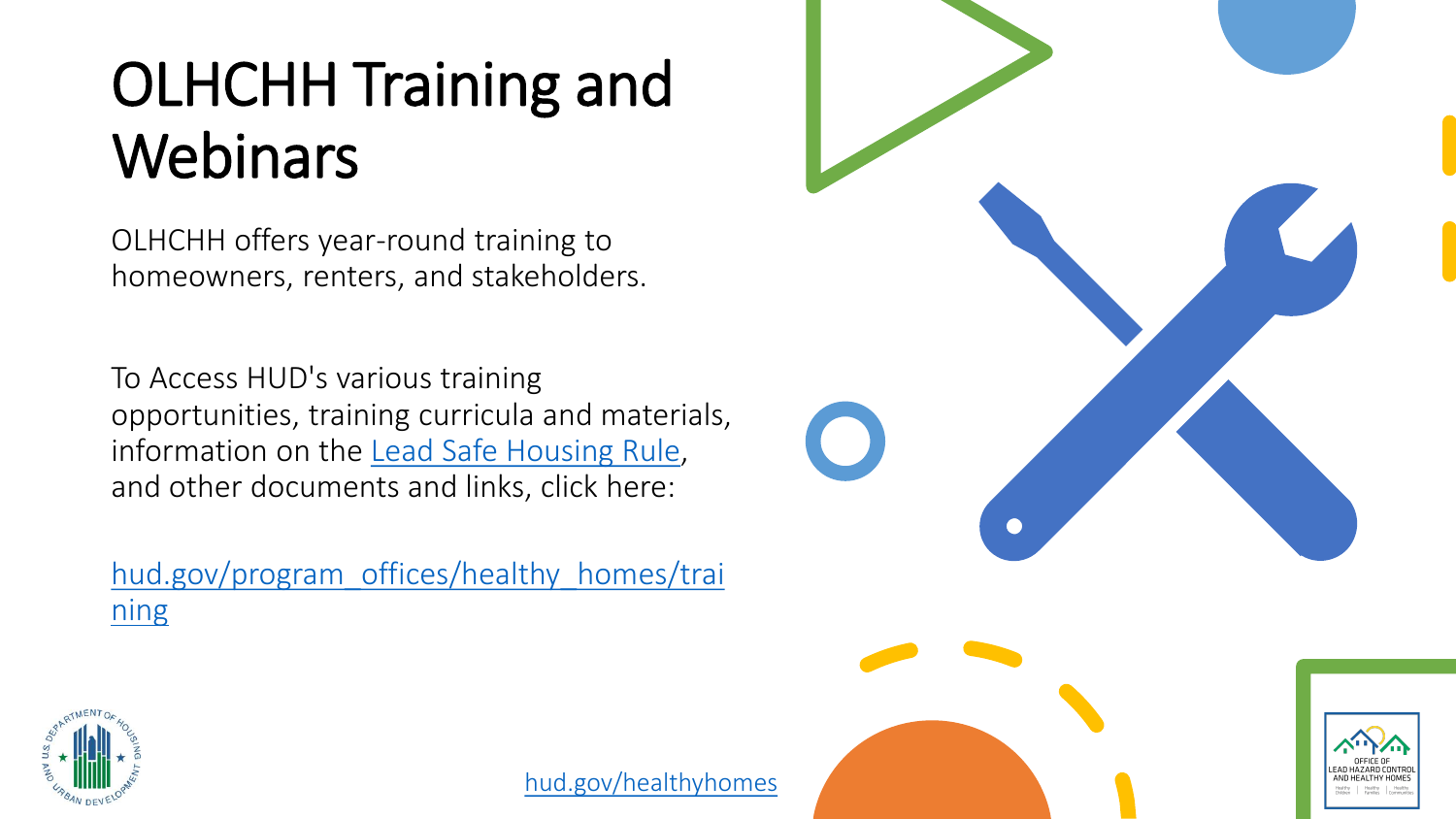### OLHCHH Videos

Multiple videos have been created to relay OLHCHH's mission and outreach efforts Click on any video to watch; or see below for all available videos!





[https://www.youtube.com/playlis](https://www.youtube.com/playlist?list=PLF784BAEF218A35EE)



t?list=PLF784BAEF218A35EE



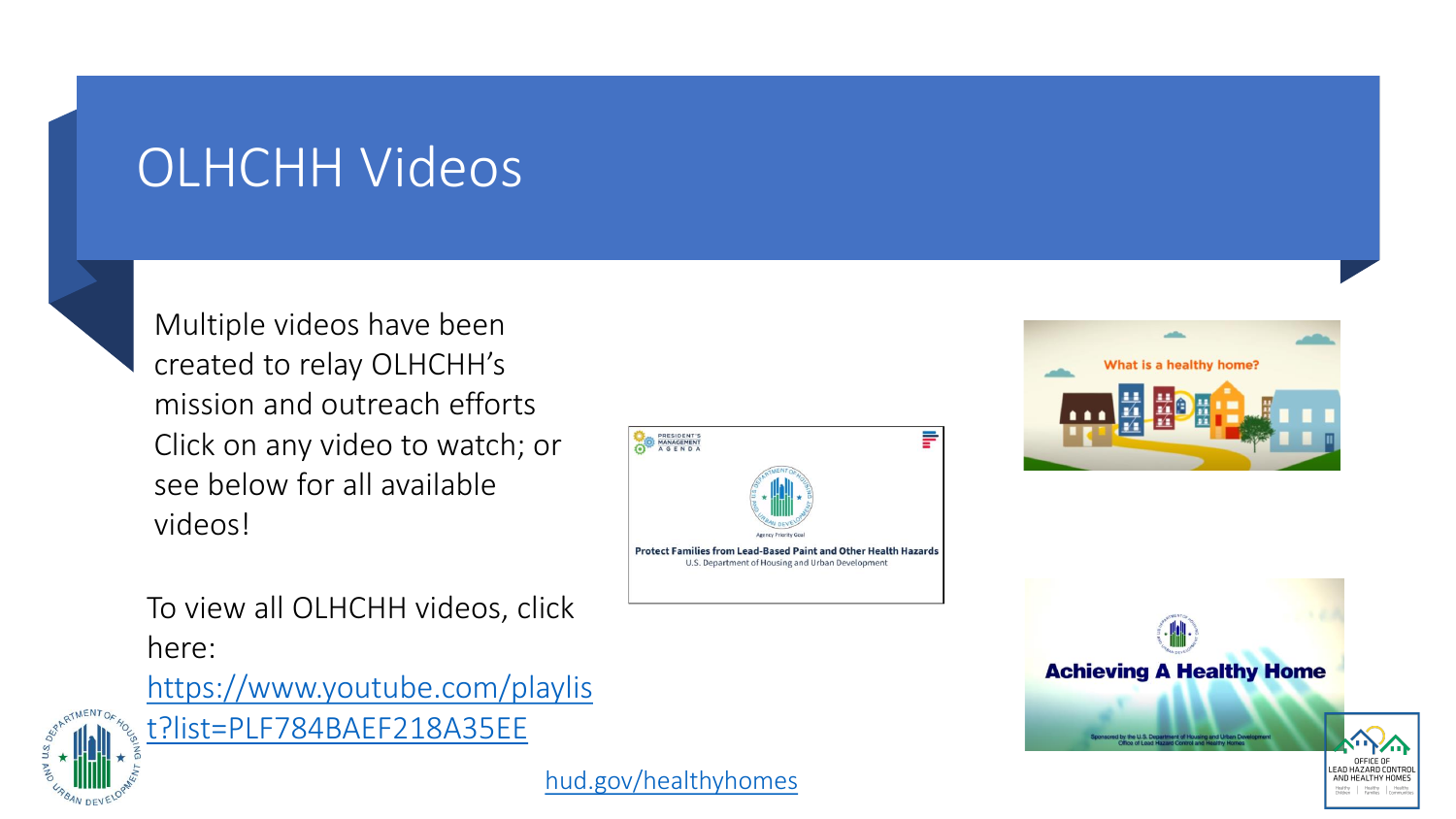# OLHCHH Tribal Publications

OLHCHH created outreach guides aimed at preventing disease and injury by improving Tribal home environments.

- [A SELF HELP Guide to Healthy Homes for American Indian and Alaska Native Families](https://www.hud.gov/sites/dfiles/HH/documents/AIAN-HHFamiliesFINAL1.pdf)
- [A Guide to Healthy Homes for Leaders and Decision makers -](https://www.hud.gov/sites/dfiles/HH/documents/Decisions%20makersFINAL1.pdf) American Indian and Alaska Native Communities
- [A Guide to Healthy Homes for Housing Professionals -](https://www.hud.gov/sites/dfiles/HH/documents/HHHousingProsFINAL1.pdf) American Indian and Alaska Native Communities
- [A Guide to Healthy Homes for Medical and Health Professionals -](https://www.hud.gov/sites/dfiles/HH/documents/HHMedicalFINAL1.pdf) American Indian and Alaska Native Communities

Our Tribal and other stakeholders and partners are encouraged to create awareness of these new materials, and to use them in their local communities.

Click here to view all publications: [https://www.hud.gov/program\\_offices/healthy\\_homes/outreach\\_materials\\_publications](https://www.hud.gov/program_offices/healthy_homes/outreach_materials_publications)









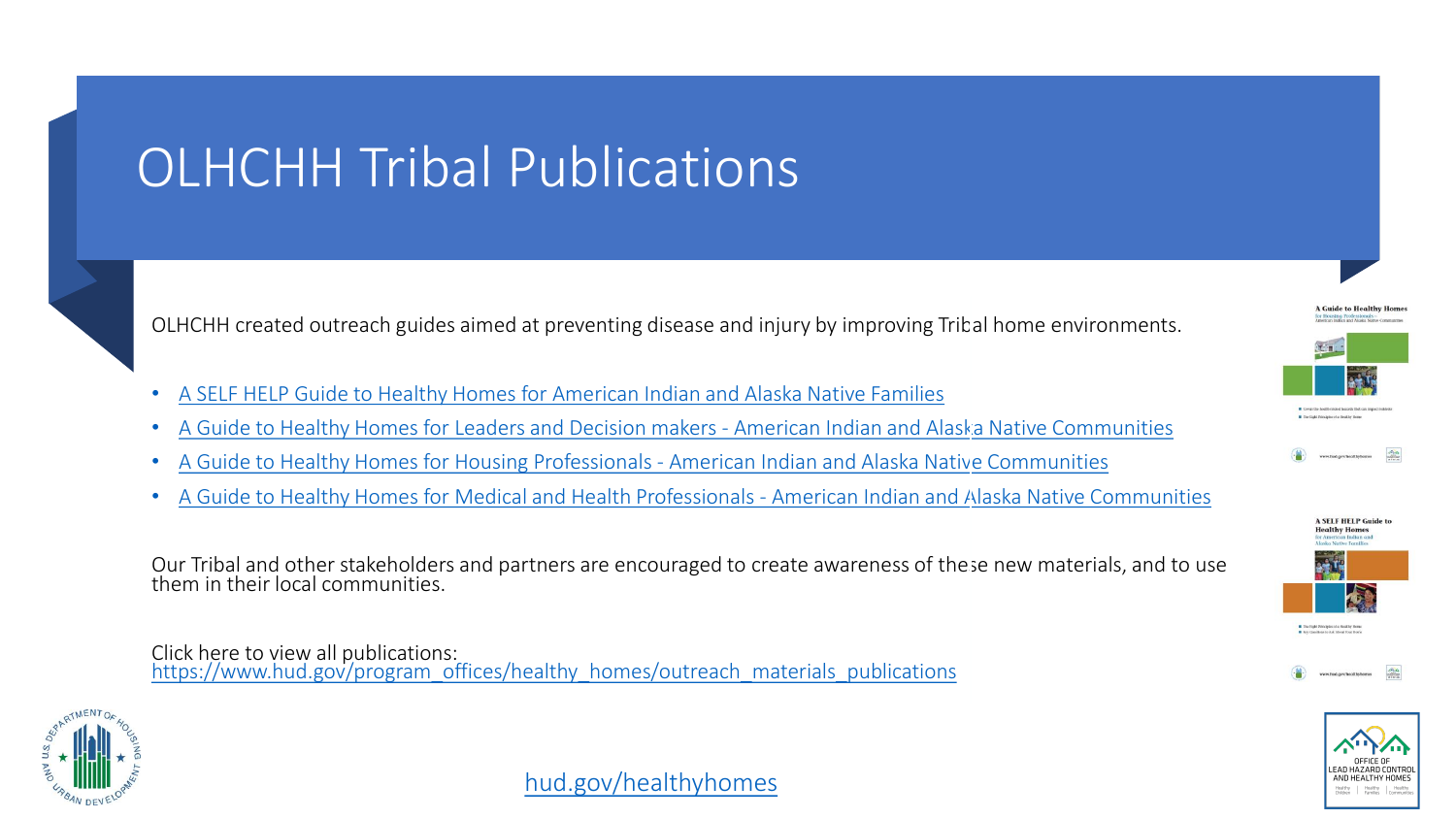### OLHCHH Disaster Recovery

The Office of Lead Hazard Control and Healthy Homes (OLHCHH) has created resources for consumers, homeowners and tenants; non-profit organizations, local government agencies, and others.

These resources address best practices for making homes healthy during disaster response and recovery. Many of these resources are also available in Spanish.

Click here for more information: [https://www.hud.gov/program\\_office](https://www.hud.gov/program_offices/healthy_homes/disasterrecovery) [s](http://www.hud.gov/)/healthy\_homes/disasterrecovery

I.S. Department of Housing and Urban Develop e of Lead Hazard Control and Healthy F

Getting Back to a Healthy Home

**Consumer Tips for Post-Disaster Home Restoration** 







Office of Lead Hazard Control and Healthy **Homes Disaster Recovery Toolkit** 



A recommendation guide to acces and use of OLHCHH resources fo **CTOBER 2015** 

**U.S. Housing and** 

Urban

Development





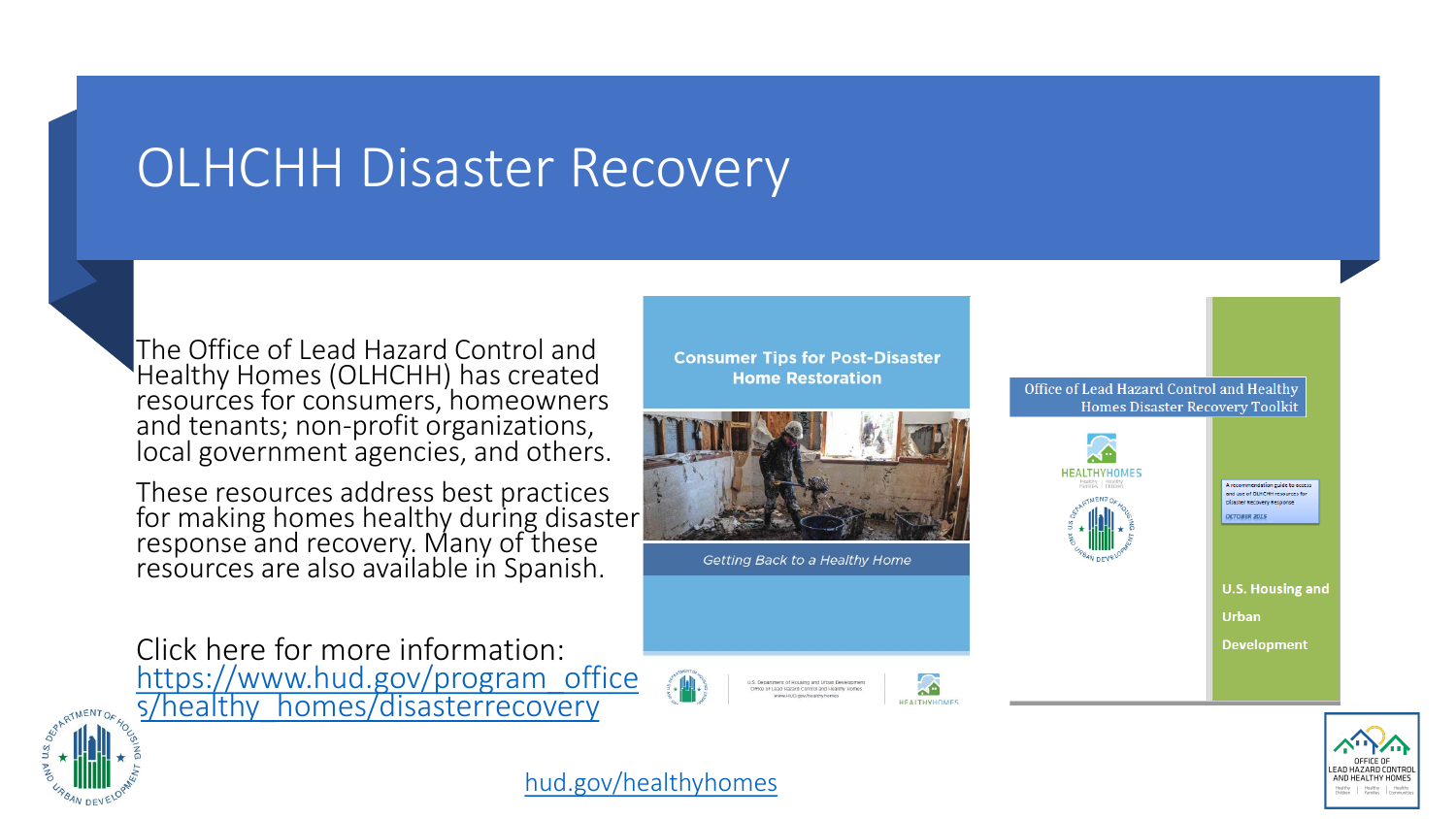### National Healthy Homes Month (NHHM)

NHHM takes place in June and is a month-long recognition of the connection between housing and one's health. It aims to highlight approaches to take to ensure a healthy indoor environment.

Click here to learn more about NHHM and view the 2021 toolkit.

[https://www.hud.gov/program\\_offices/healthy\\_hom](https://www.hud.gov/program_offices/healthy_homes/nhhm) es/nhhm



**NATIONAL** 

**HOMES MONTH** 

lune

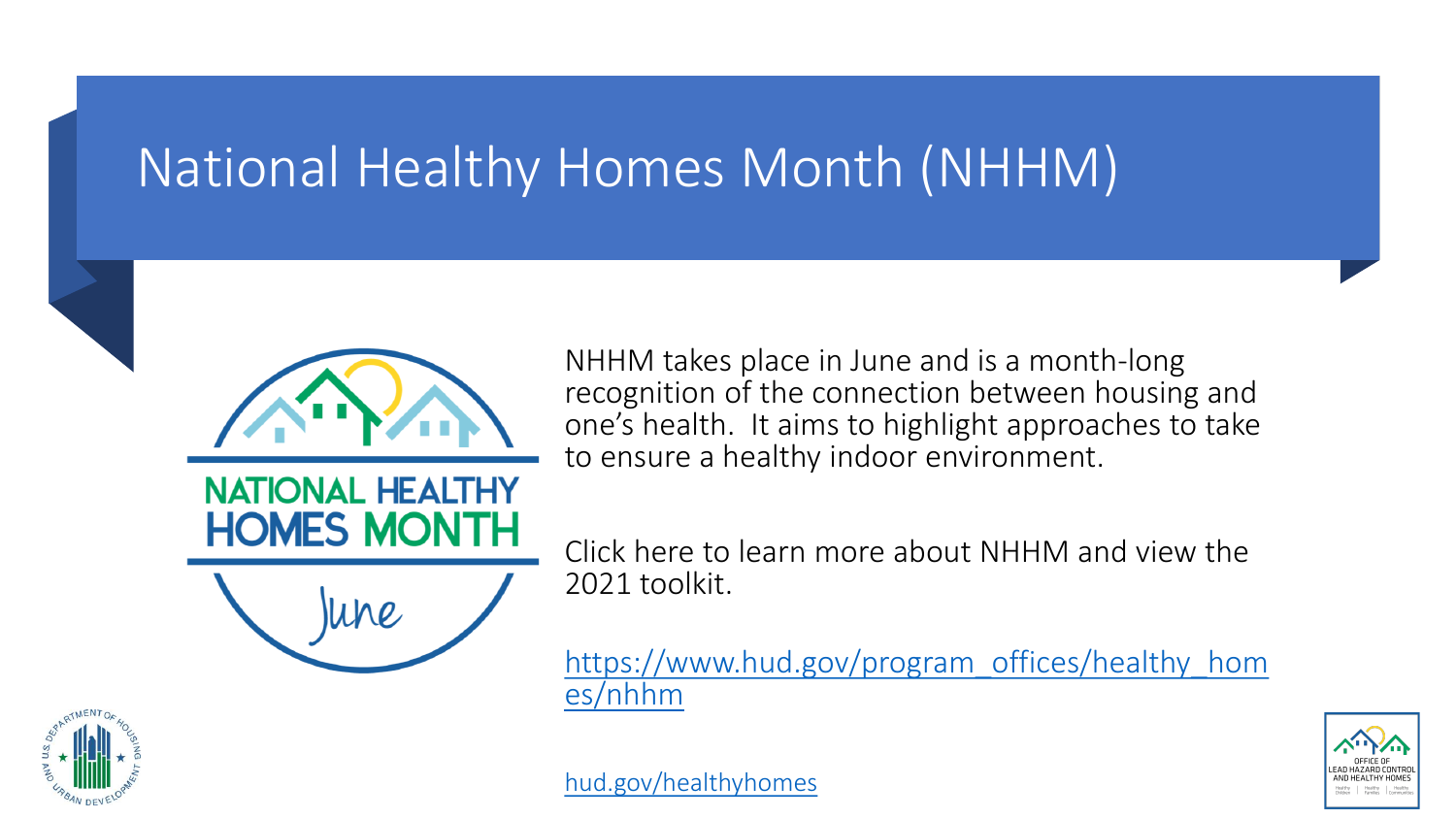# National Lead Poisoning Prevention Week (NLPPW)



The U.S. Department of Health and Human Services, the Centers for Disease Control and Prevention, the U.S. Department of Housing and Urban Development, and the U.S. Environmental Protection Agency collaborate with their partners every year on a national outreach effort to observe National Lead Poisoning Prevention Week (NLPPW).

NLPPW is a call to action to bring together families, individuals, community-based organizations. state and local governments and others, to increase lead poisoning prevention awareness and increase efforts to reduce childhood exposure to lead.

Click here to learn more, and to view last year's campaign: [https://www.hud.gov/program\\_offices/healthy\\_homes/nlppw](https://www.hud.gov/program_offices/healthy_homes/nlppw)